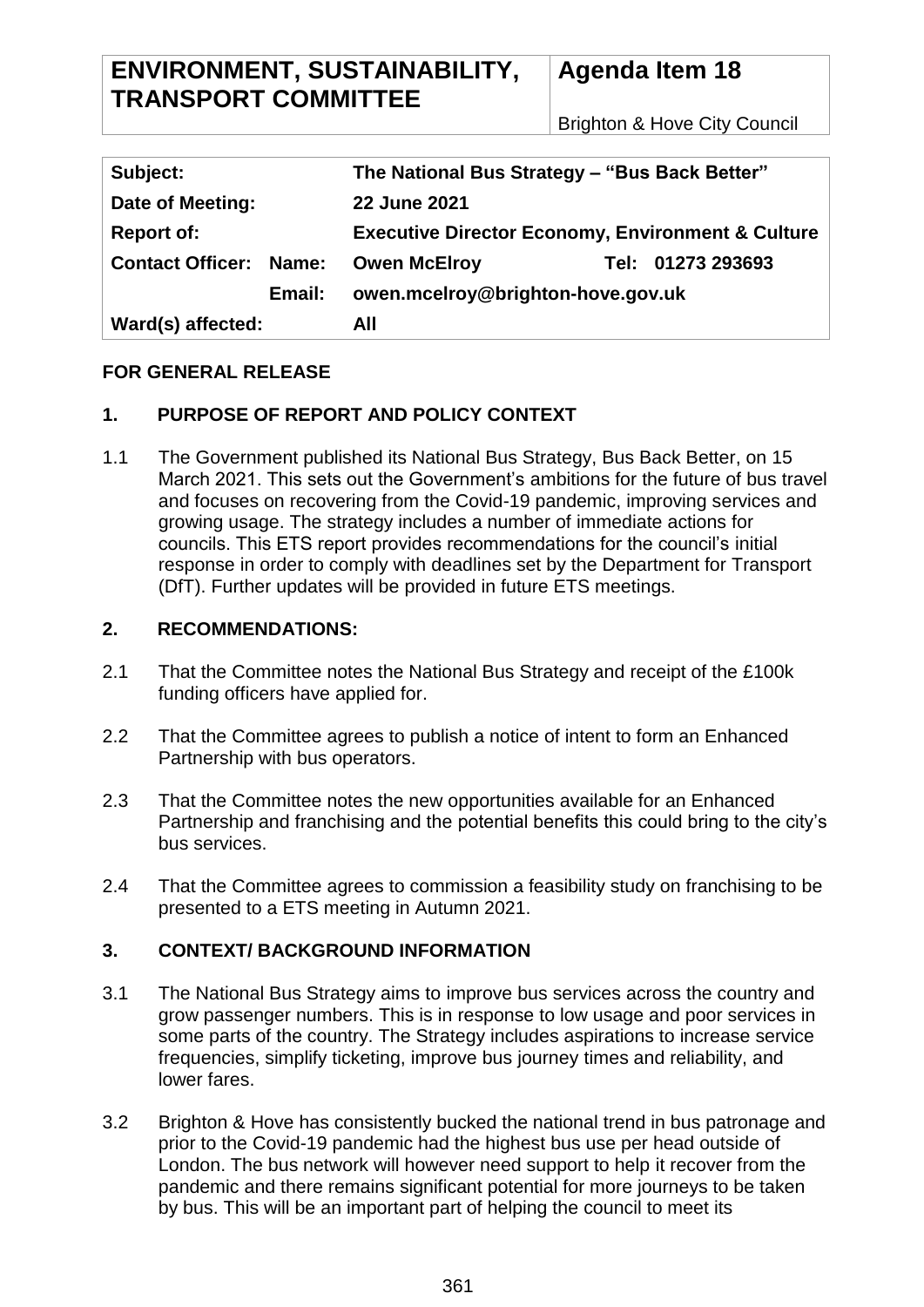commitment to a net zero carbon city by 2030. It is also relevant to recommendations 2 and 8 of the Climate Assembly, around the need for public transport accessibility, convenience and affordability.

- 3.3 The National Bus Strategy requires all Local Transport Authorities (LTAs) to make a decision on whether to commence the processes of forming an Enhanced Partnership or franchising by the end of June. Further details on each are provided below.
- 3.4 Authorities which do not commit to this will lose Covid-19 Bus Service Support Grant (CBSSG) funding from July. CBSSG has been essential to keeping services running during the pandemic, both those operated commercially and those funded by the council. This funding is expected to be required for some time whilst passenger numbers remain lower than they were before the pandemic. Without a continuation of this funding, it is very likely supported bus services will be lost or reduced or the council will be required to find additional funding of its own.
- 3.5 In addition, LTAs which do not meet the requirements of the Strategy will not be eligible for related grant funding for service improvements, infrastructure and cleaner vehicles. The Government "will also take into account an LTA's performance" against these requirements when assessing funding allocations for non-bus transport schemes (Bus Service Improvement Plan (BSIP) Guidance para 39).
- 3.6 An Enhanced Partnership is a formal agreement between LTAs and operators to work together to improve bus services. These were introduced under the Bus Services Act 2017; however, there was limited take-up and the DfT is now making them a stronger requirement as outlined above. The council has the benefit of a long history of working in partnership with bus operators through the Quality Bus Partnership. It is expected this will form a basis for an Enhanced Partnership; however, the difference is that commitments to improve services are included in a formal legal agreement. This may include journey time targets or commitments to introduce infrastructure schemes. There is then a requirement to report on targets every six months.
- 3.7 The first step in the Enhanced Partnership process (before the end of June) is to publish a statutory notice of the council's intent to form one. The details of the agreement would then be developed in the coming months, beginning with the development of a Bus Service Improvement Plan (BSIP). The BSIP is required by October 2021 and an update on this is scheduled to be presented to the ETS Committee in September. The deadline for Enhanced Partnerships to be in place is April 2022.
- 3.8 Franchising is where LTAs are fully funded to issue tenders for bus companies to operate in the area. This can follow a model where authorities specify route and service standards, as in London, or could be on an area basis with operators having more influence over service design.
- 3.9 Franchising is currently only available to Combined Mayoral Authorities. The Government has said it will support other LTAs who wish to pursue franchising where they can demonstrate it will improve services and they have the resources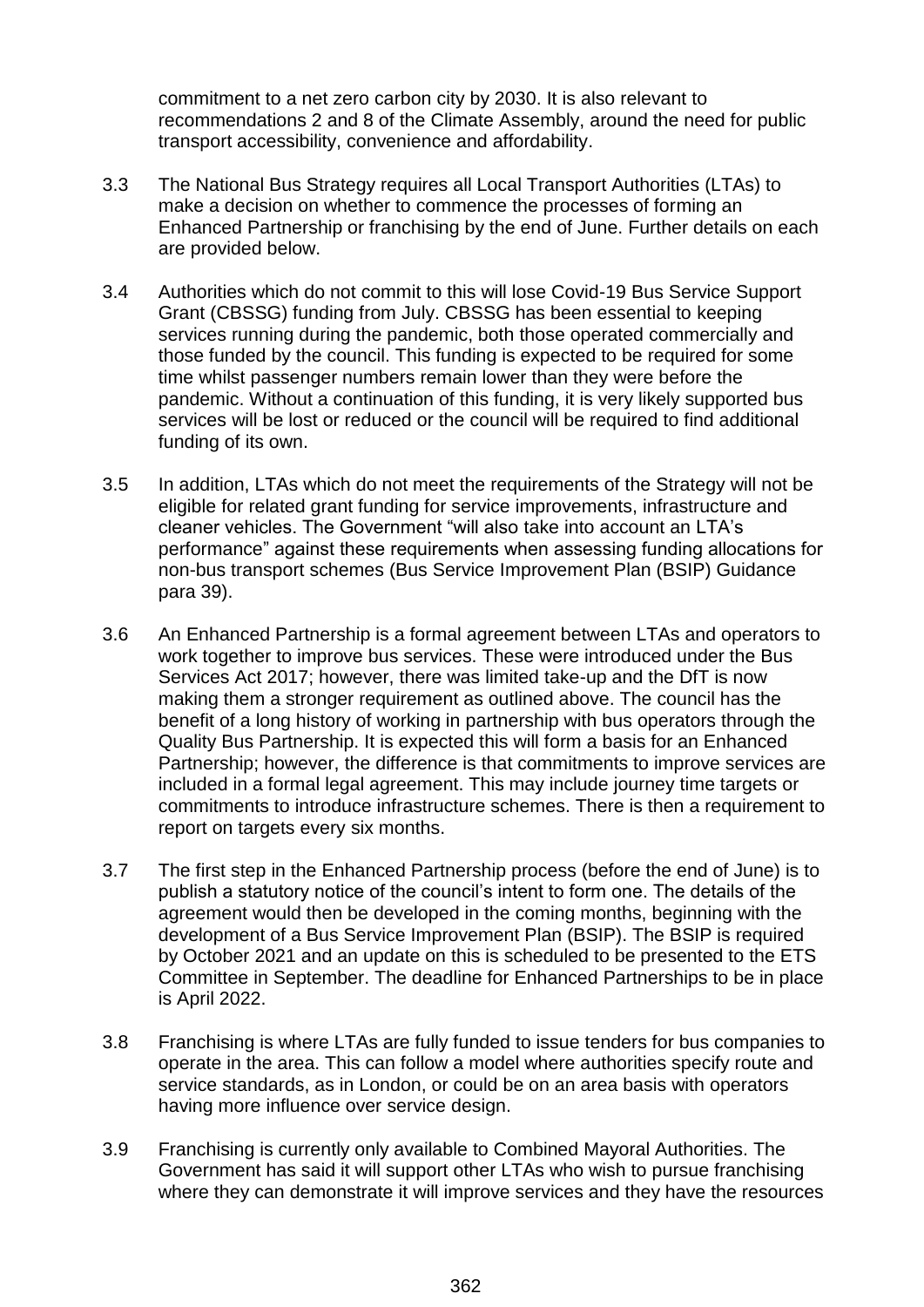to implement franchising. In areas with a large number of competing services in one area and under served locations elsewhere, there is perhaps a stronger case for franchising than in Brighton & Hove. Indeed, the National Bus Strategy (page 23) cites Brighton & Hove as a positive example of partnership working.

- 3.10 The DfT's BSIP guidance (para 24) also states that "most of the outcomes from franchising can be delivered using an EP [Enhanced Partnership] if the LTA and its local bus operators work together. They also offer significantly more flexibility than franchising and can deliver benefits to passengers far more quickly".
- 3.11 Franchising would potentially give the council control over bus fares and where buses go. This could therefore help the council to address the recommendations of the Climate Assembly for affordable and accessible public transport. However, this may require additional council funding and it is recommended that a feasibility study is undertaken before a decision is taken whether to consider franchising further.

# **4. ANALYSIS & CONSIDERATION OF ANY ALTERNATIVE OPTIONS**

- 4.1 One option is to dismiss the DfT's instructions and do nothing. However, this is likely to have significant financial consequences as outlined in paragraphs 3.4 and 3.5. As a result, it is also likely there would be a negative impact on bus services and passenger numbers.
- 4.2 Another option is to pursue franchising. However, further work would be needed to assess the feasibility and benefits of franchising. In addition, given franchising for Brighton & Hove requires a change in the law and is likely to take some time, the National Bus Strategy is advising that LTAs enter into an Enhanced Partnership initially, even if they wish to pursue franchising in future.
- 4.3 The DfT's BSIP guidance (para 21) states "if an LTA believes, after an EP [Enhanced Partnership] notice of intent has been issued and subsequent discussions with operators, that it will not deliver the outcomes set out in their BSIP or that, after initial work, a 'full' franchising assessment is unlikely to deliver its ambitions more effectively than an EP, then a switch can be considered". Therefore, the recommendations included in this report do not remove the option for the council to consider franchising in future.
- 4.4 Were the Committee to agree the report recommendations, a feasibility study covering franchising would be presented to a future ETS meeting.

## **5. COMMUNITY ENGAGEMENT & CONSULTATION**

- 5.1 Officers have undertaken initial engagement with bus operators. This is through existing partnerships and to comply with the DfT's requirements for early engagement with operators.
- 5.2 Wider engagement, including with members and bus users, will take place over the coming months as officers progress with developing the BSIP and forming the Enhanced Partnership. The process of setting up the Enhanced Partnership will follow statutory requirements and take account of additional quidance provided by the DfT.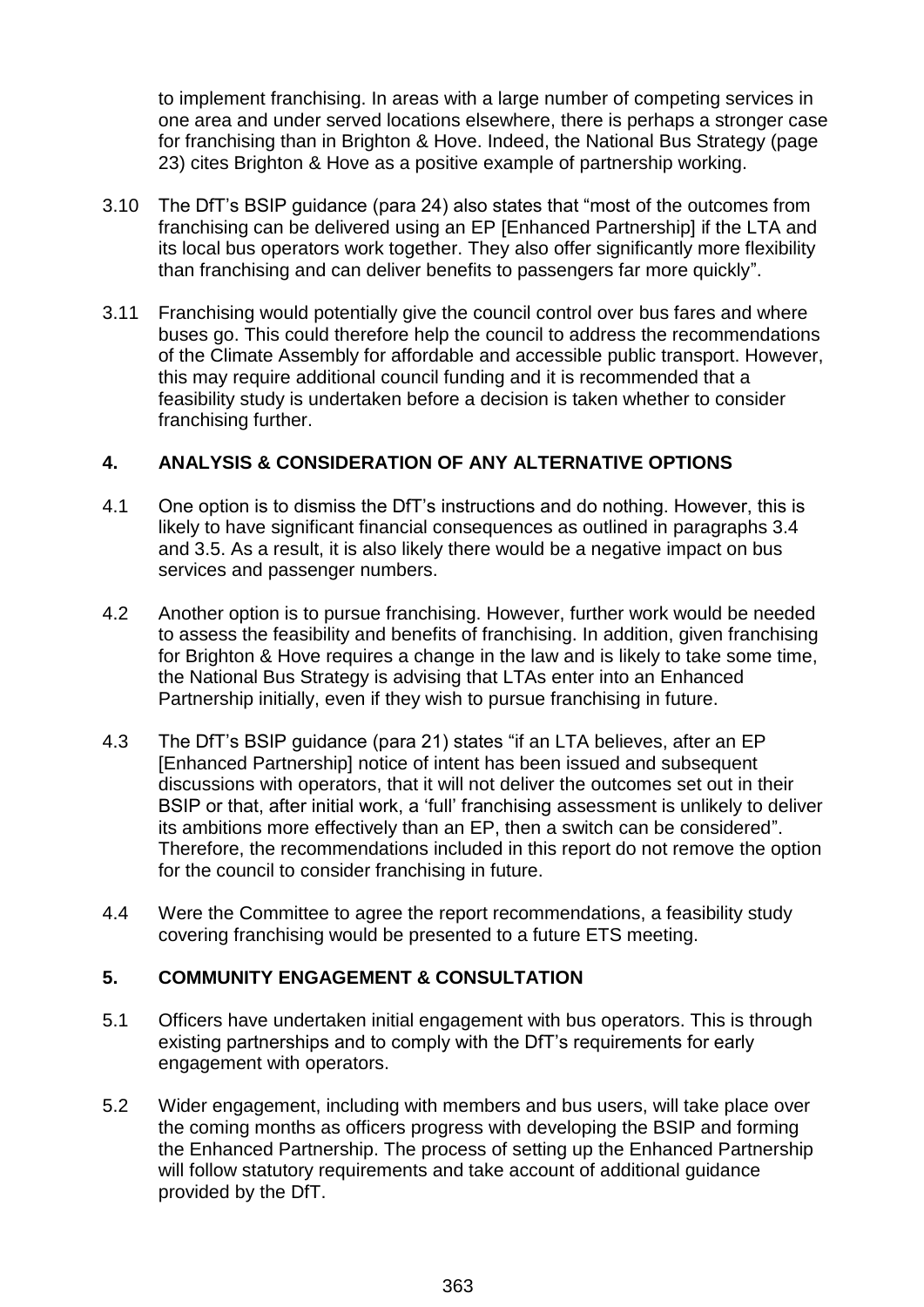## **6. CONCLUSION**

- 6.1 The recommendation to begin the process of forming an Enhanced Partnership responds to the instruction provided by the Government in the National Bus Strategy. Agreement to this will be necessary if the council is to retain access to discretionary DfT bus funding, including Covid support. It will also be needed to avoid negatively impacting on bids for non-bus transport funding, assessment for which will take into account progress against the requirements included in the National Bus Strategy.
- 6.2 Further updates will be provided to ETS throughout the formation of the Enhanced Partnership.

## **7. FINANCIAL & OTHER IMPLICATIONS:**

#### Financial Implications:

- 7.1 The DfT has made £100k of funding available to LTAs to support with implementing the immediate actions of the National Bus Strategy. This includes preparing the BSIP and forming an Enhanced Partnership. The council has applied for and received this funding.
- 7.2 Some of the ambitions outlined in the National Bus Strategy to improve services, including more frequent services where needed, lower fares and infrastructure improvements are currently unfunded. Further guidance is awaited from the DfT and this will be taken into account when entering into commitments through the BSIP and Enhanced Partnership.
- 7.3 The Enhanced Partnership process will require more ongoing administration than the current Quality Bus Partnership, for example, the need to report progress every six months. The cost of this in officer time is currently unclear; however, this will be less than the amount of funding the council could miss out on were it not to comply with the DfT's instructions.
- 7.4 Were the council to choose not to agree to the requests contained in the National Bus Strategy it would no longer receive CBSSG funding for council funded services. This amount will be dependent on how quickly passenger numbers return and if these reach pre-pandemic levels. It is not possible to predict this but, based on current levels of support, were passenger numbers to reach 75% of pre-Covid levels this would be approximately £900k per year. This will be lower were passenger numbers to return at a quicker rate. In addition, savings may be obtained as a result of the re-tendering of some routes. Recommendations for the latter are included in a report to Policy & Resources Committee on 1 July 2021.
- 7.5 However, where the process of forming an Enhanced Partnership or preparing a BSIP is not started through no fault of commercial bus operators, the DfT has said they will continue to receive CBSSG.

*Finance Officer Consulted: Paul Tucknott Date: 25/05/21*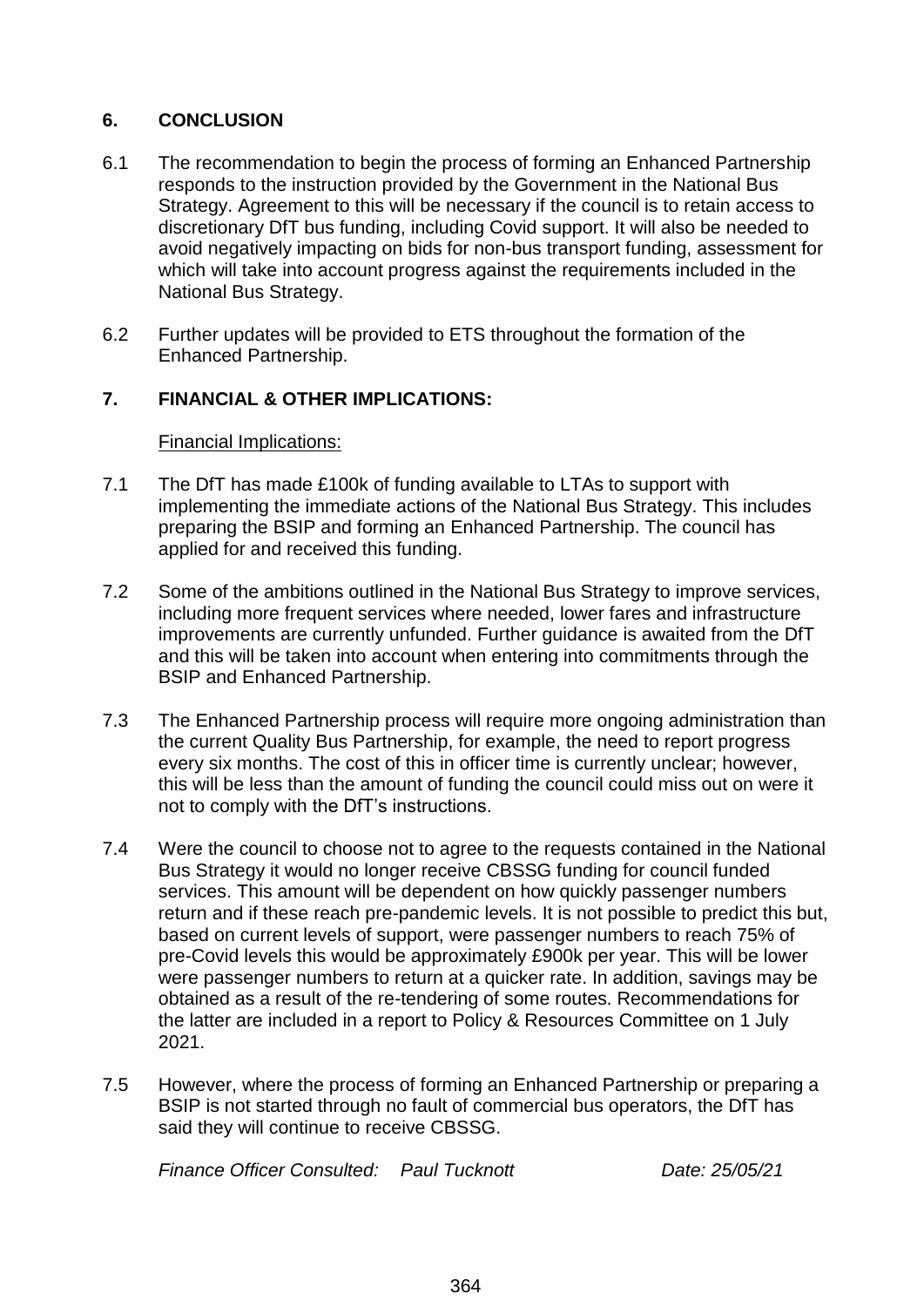Legal Implications:

7.6 The subsidy control regime will need to be considered in relation to any grant funding. It is expected that there will be a good argument that the grant funding will not constitute a subsidy because it will not have an effect on trade or investment between the UK and its international partners.

*Lawyer Consulted: David Fairfield Date: 25/05/21*

#### Equalities Implications:

- 7.7 An Equalities Impact Assessment will be produced as part of the development of the BSIP to consider the impact of different options.
- 7.8 Were ETS Members to oppose the recommendations of this report and alternative funding not identified, it is possible council-funded services would need to be withdrawn. Bus services supported by the council include those to areas with no commercial bus service. By the nature of these locations and distance to alternative services, it is more likely that older and mobility impaired residents will be more disadvantaged by a withdrawal of services.

#### Sustainability Implications:

7.9 Returning the proportion of trips undertaken by bus to pre-pandemic levels and growing this further will be important in helping the council to meet its targets around climate change, including commitment to a net zero carbon city by 2030, and air quality. The aspirations of the National Bus Strategy and report recommendations are consistent with these aims.

#### Brexit Implications:

7.10 No implications.

#### Any Other Significant Implications:

7.11 None identified.

Crime & Disorder Implications:

7.12 None identified.

Risk and Opportunity Management Implications:

7.13 Risks identified at this stage are covered by financial and equalities implications above.

Public Health Implications:

7.14 Reducing the number of trips made by private car has benefits for air quality whilst bus use has the potential to encourage active travel through walking to bus stops and reducing the need for car ownership.